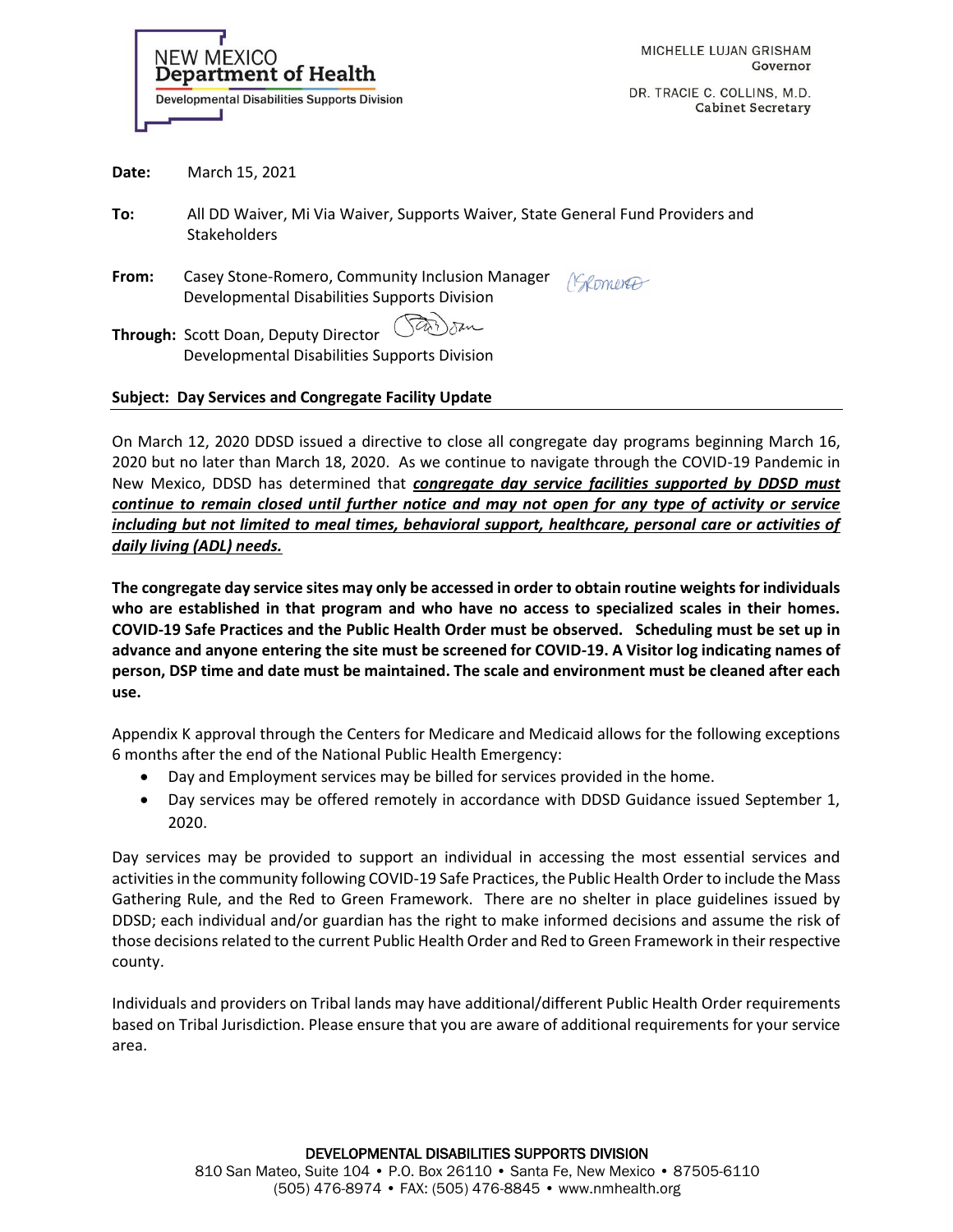**In addition to the DDSD guidance issued as referenced above, Day Services provided in the DD Waiver, Mi Via Waiver, Supports Waiver and State General Funds may be provided as specified below effective Monday, March 22, 2021.** 

## **Applicable Service Types:**

- Mi Via Service Categories-Customized Community Group Supports (CCGS) Community Direct Support (CDS)
- DD Waiver Service Categories Customized Community Supports-Group (CCS-G) Customized Community Supports-Small Group Customized Community Supports-Individual (CCS-I)
- Supports Waiver Service Categories-Customized Community Supports-Group (CCS-G) Customized Community Supports-Individual (CCS-I)

staff-to-individual ratios must be followed, as applicable.

• State General Fund-Day Services

**The above referenced day service types may be provided exclusively outdoors or for accessing essential services and activities.** All services must adhere to COVID-19 Safe Practices, the New Mexico Public Health Order to include the Mass Gathering Rule, and the Red to Green Framework for the county that the provider is approved to provide services in. In addition, the applicable Service Standards and referenced

Agencies and Providers must be aware of their county's Red to Green classification at all times. Classifications are updated twice a month and can be found at [https://cv.nmhealth.org/public-health](https://cv.nmhealth.org/public-health-orders-and-executive-orders/red-to-green/)[orders-and-executive-orders/red-to-green/.](https://cv.nmhealth.org/public-health-orders-and-executive-orders/red-to-green/) Agencies and Providers must provide service within, and be prepared to alter service provision, in alignment with the most current color for their County.

Travel in a vehicle must also adhere to COVID-19 Safe Practices, the Public Health Order to include the Mass Gathering Rule, and Red to Green Framework for the county that they are approved to provide services.

Individuals and/or their guardians who make an informed choice to participate in Day Services and staff that provide Day Services **must** follow:

- COVID-19 Safe Practices,
- The most current New Mexico Public Health Order to include the Mass Gathering Rule, and,
- the Red to Green Framework as specified in the county they are approved to provide services in (i.e. Providers must follow the Red to Green Framework in the County where their Provider Agreement exists even if they travel across County or State lines to provide services.)

A discussion should be held and consent must be given by an individual and/or their guardian to participate in Day Services. The Case Manager, Consultant or Community Supports Coordinator must be notified of this consent and communicate this to the rest of the support team. An IDT or planning meeting is recommended, but not required, to initiate new day services provisions.